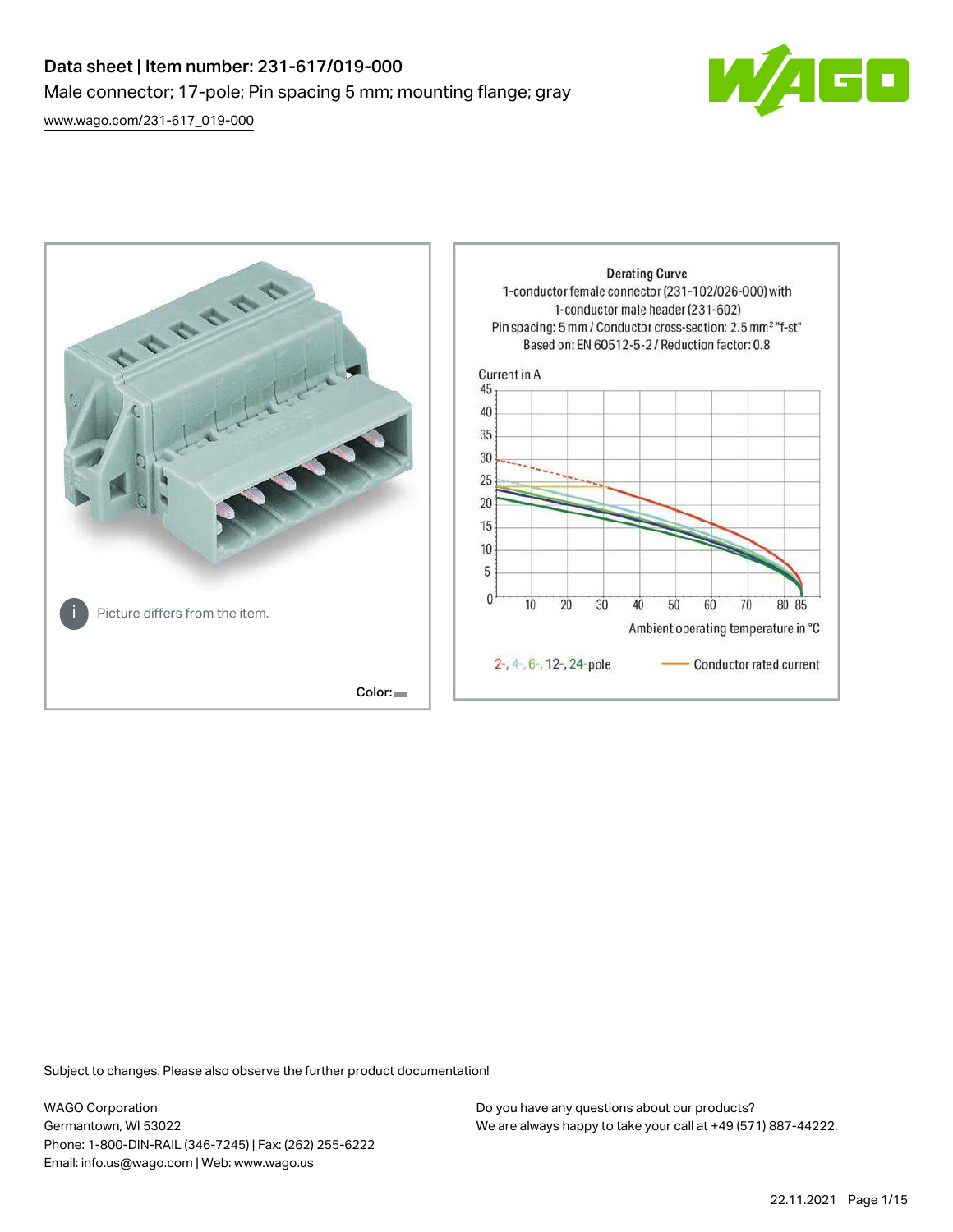



```
L = (pole no. -1) x pin spacing +8.2 mm
```
 $L_3 = L - 0.2$  mm

```
L_4 = L3 + 5.8 mm
```

```
L_{\rm g} = L3 + 11.8 mm
```
#### Item description

- $\blacksquare$ Universal connection for all conductor types
- Easy cable pre-assembly and on-unit wiring via vertical and horizontal CAGE CLAMP<sup>®</sup> actuation  $\blacksquare$

Subject to changes. Please also observe the further product documentation! For wire-to-wire and board-to-wire connections

WAGO Corporation Germantown, WI 53022 Phone: 1-800-DIN-RAIL (346-7245) | Fax: (262) 255-6222 Email: info.us@wago.com | Web: www.wago.us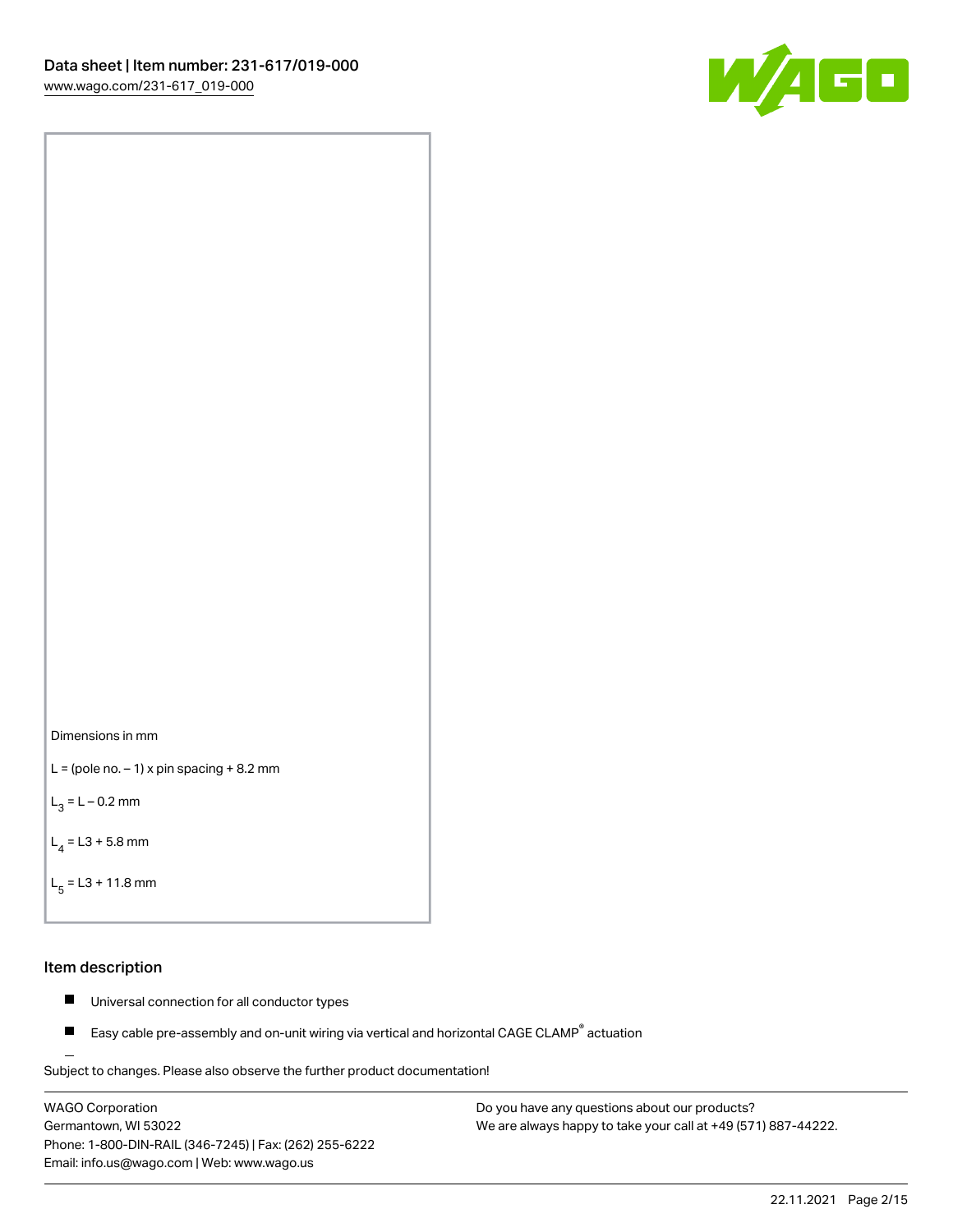

- **For wire-to-wire and board-to-wire connections**
- $\blacksquare$ Versions available with snap-in mounting feet or flanges for panel or through-panel mounting
- $\blacksquare$ With coding fingers

## Data

## Notes

| Safety information 1 | The MCS-MULTI CONNECTION SYSTEM includes connectors<br>without breaking capacity in accordance with DIN EN 61984. When<br>used as intended, these connectors must not be connected<br>/disconnected when live or under load. The circuit design should<br>ensure header pins, which can be touched, are not live when<br>unmated. |
|----------------------|-----------------------------------------------------------------------------------------------------------------------------------------------------------------------------------------------------------------------------------------------------------------------------------------------------------------------------------|
| Variants:            | Other pole numbers<br>Gold-plated or partially gold-plated contact surfaces<br>Other versions (or variants) can be requested from WAGO Sales or<br>configured at https://configurator.wago.com/                                                                                                                                   |

## Electrical data

## IEC Approvals

| Ratings per                 | IEC/EN 60664-1                                                        |
|-----------------------------|-----------------------------------------------------------------------|
| Rated voltage (III / 3)     | 320 V                                                                 |
| Rated surge voltage (III/3) | 4 <sub>k</sub> V                                                      |
| Rated voltage (III/2)       | 320 V                                                                 |
| Rated surge voltage (III/2) | 4 <sub>k</sub> V                                                      |
| Nominal voltage (II/2)      | 630 V                                                                 |
| Rated surge voltage (II/2)  | 4 <sub>k</sub> V                                                      |
| Rated current               | 12A                                                                   |
| Legend (ratings)            | $(III / 2)$ $\triangle$ Overvoltage category III / Pollution degree 2 |

## UL Approvals

| Approvals per                  | UL 1059 |
|--------------------------------|---------|
| Rated voltage UL (Use Group B) | 300 V   |
| Rated current UL (Use Group B) | 15 A    |
| Rated voltage UL (Use Group D) | 300 V   |
| Rated current UL (Use Group D) | 10 A    |

Subject to changes. Please also observe the further product documentation!

| <b>WAGO Corporation</b>                                | Do you have any questions about our products?                 |
|--------------------------------------------------------|---------------------------------------------------------------|
| Germantown, WI 53022                                   | We are always happy to take your call at +49 (571) 887-44222. |
| Phone: 1-800-DIN-RAIL (346-7245)   Fax: (262) 255-6222 |                                                               |
| Email: info.us@wago.com   Web: www.wago.us             |                                                               |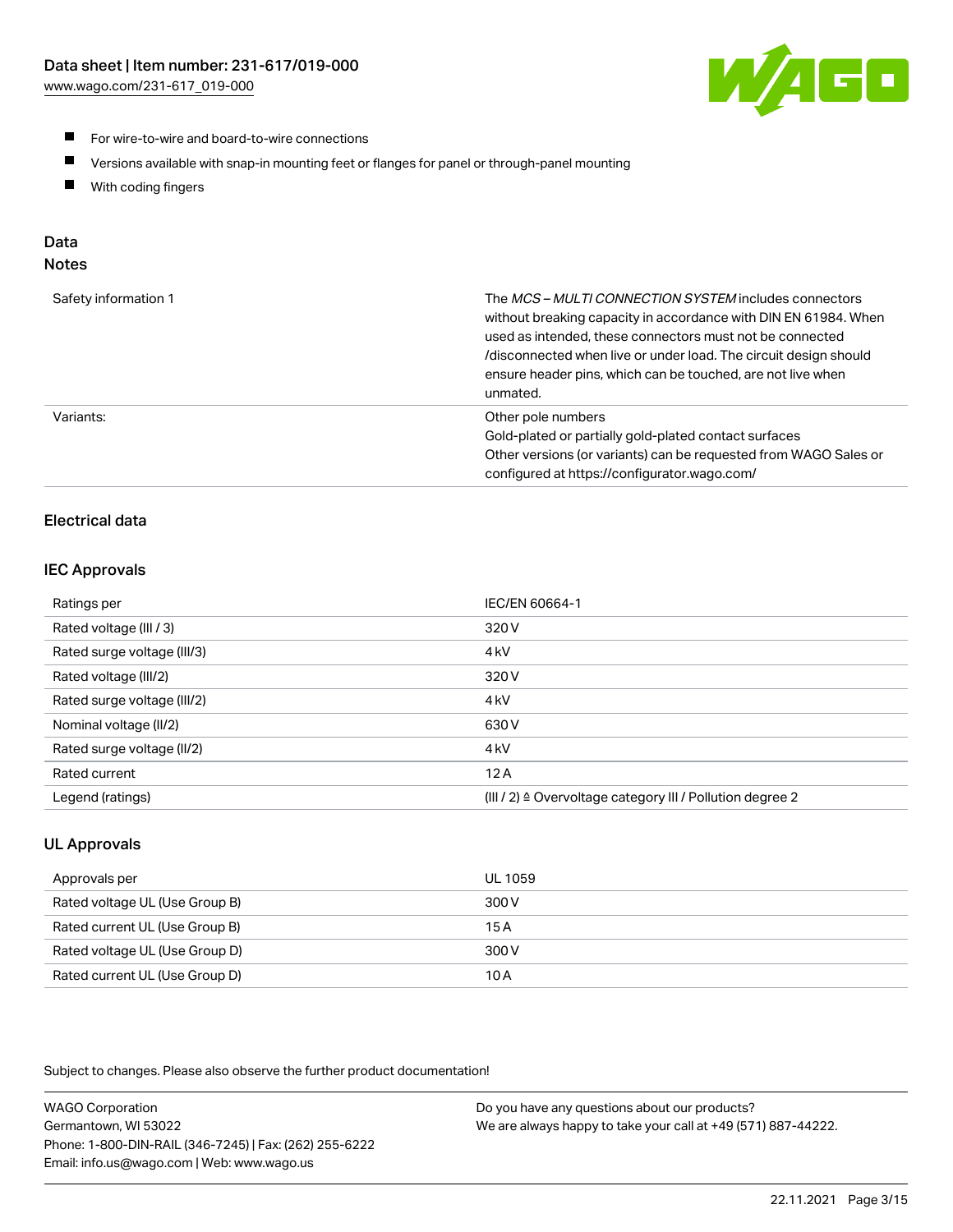

#### Ratings per UL

| Rated voltage UL 1977 | 600 V |
|-----------------------|-------|
| Rated current UL 1977 | 1 E   |

#### CSA Approvals

| Approvals per                   | CSA   |
|---------------------------------|-------|
| Rated voltage CSA (Use Group B) | 300 V |
| Rated current CSA (Use Group B) | 15 A  |
| Rated voltage CSA (Use Group D) | 300 V |
| Rated current CSA (Use Group D) | 10 A  |

#### Connection data

| Total number of connection points |  |
|-----------------------------------|--|
| Total number of potentials        |  |
| Number of connection types        |  |
| Number of levels                  |  |

#### Connection 1

| Connection technology                             | CAGE CLAMP <sup>®</sup>                 |
|---------------------------------------------------|-----------------------------------------|
| Actuation type                                    | Operating tool                          |
| Solid conductor                                   | $0.082.5$ mm <sup>2</sup> / 28  12 AWG  |
| Fine-stranded conductor                           | $0.08$ 2.5 mm <sup>2</sup> / 28  12 AWG |
| Fine-stranded conductor; with insulated ferrule   | $0.251.5$ mm <sup>2</sup>               |
| Fine-stranded conductor; with uninsulated ferrule | $0.252.5$ mm <sup>2</sup>               |
| Strip length                                      | 89 mm / 0.31  0.35 inch                 |
| Number of poles                                   | 17                                      |
| Conductor entry direction to mating direction     | 0°                                      |

## Physical data

| Pin spacing | 5 mm / 0.197 inch    |
|-------------|----------------------|
| Width       | 99.8 mm / 3.929 inch |
| Height      | 14.3 mm / 0.563 inch |
| Depth       | 27.5 mm / 1.083 inch |

Subject to changes. Please also observe the further product documentation!

WAGO Corporation Germantown, WI 53022 Phone: 1-800-DIN-RAIL (346-7245) | Fax: (262) 255-6222 Email: info.us@wago.com | Web: www.wago.us Do you have any questions about our products? We are always happy to take your call at +49 (571) 887-44222.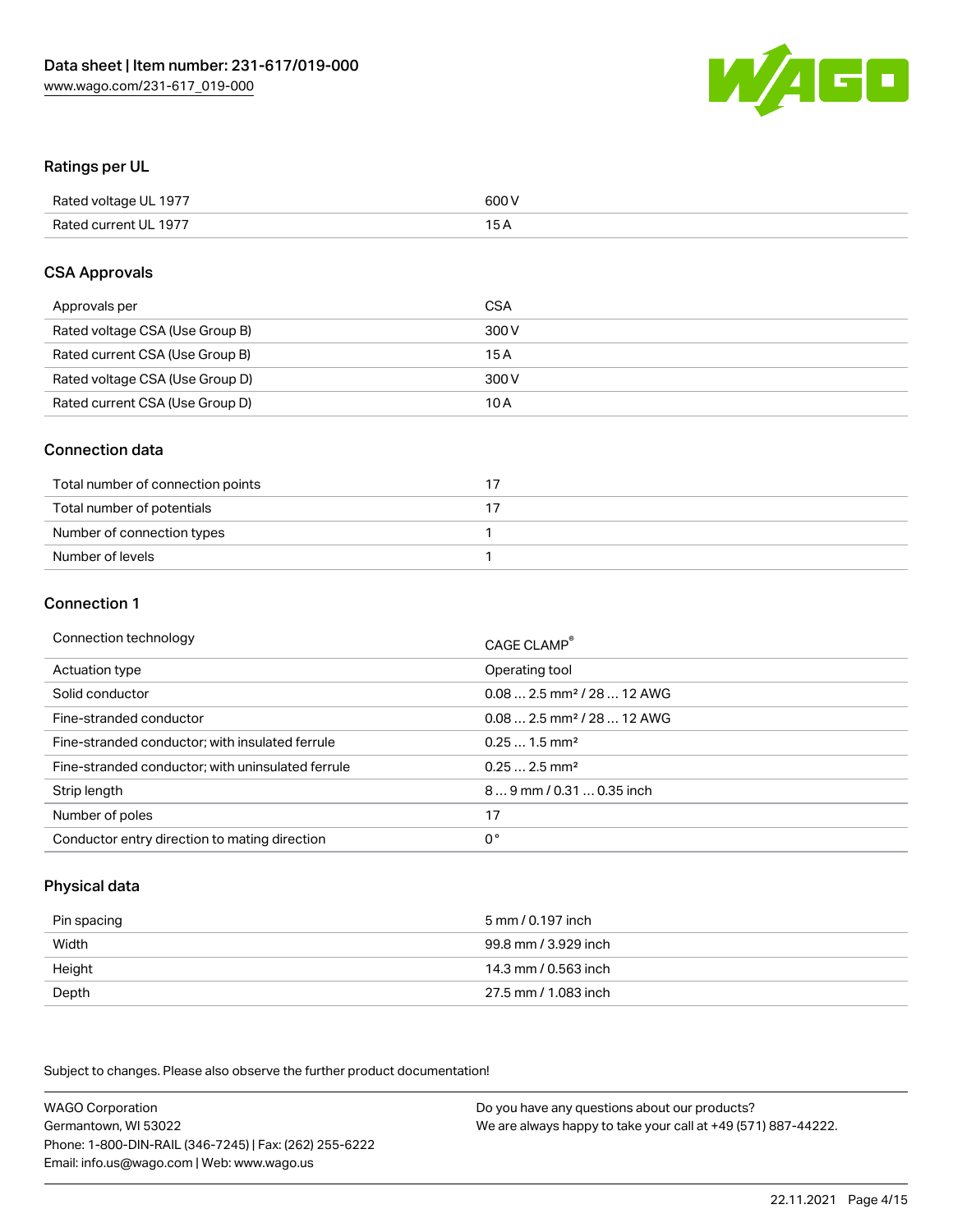

#### Mechanical data

| Mounting type | Mounting flange       |
|---------------|-----------------------|
| Mounting type | Feed-through mounting |
|               | Panel mounting        |

#### Plug-in connection

| Contact type (pluggable connector) | Male connector/plug |
|------------------------------------|---------------------|
| Connector (connection type)        | for conductor       |
| Mismating protection               | No                  |
| Locking of plug-in connection      | Without             |

## Material data

| Color                       | gray                                  |
|-----------------------------|---------------------------------------|
| Material group              |                                       |
| Insulation material         | Polyamide (PA66)                      |
| Flammability class per UL94 | V0                                    |
| Clamping spring material    | Chrome nickel spring steel (CrNi)     |
| Contact material            | Electrolytic copper $(E_{\text{Cl}})$ |
| Contact plating             | tin-plated                            |
| Fire load                   | 0.469 MJ                              |
| Weight                      | 26.8g                                 |
|                             |                                       |

## Environmental requirements

| Limit temperature range<br>. | +100 $^{\circ}$ C<br>-60… |  |
|------------------------------|---------------------------|--|
|------------------------------|---------------------------|--|

## Commercial data

| Product Group         | 3 (Multi Conn. System) |
|-----------------------|------------------------|
| PU (SPU)              | 10 Stück               |
| Packaging type        | box                    |
| Country of origin     | DE                     |
| <b>GTIN</b>           | 4044918259002          |
| Customs tariff number | 8536694040             |

## Approvals / Certificates

#### Country specific Approvals

Subject to changes. Please also observe the further product documentation!

| <b>WAGO Corporation</b>                                | Do you have any questions about our products?                 |
|--------------------------------------------------------|---------------------------------------------------------------|
| Germantown, WI 53022                                   | We are always happy to take your call at +49 (571) 887-44222. |
| Phone: 1-800-DIN-RAIL (346-7245)   Fax: (262) 255-6222 |                                                               |
| Email: info.us@wago.com   Web: www.wago.us             |                                                               |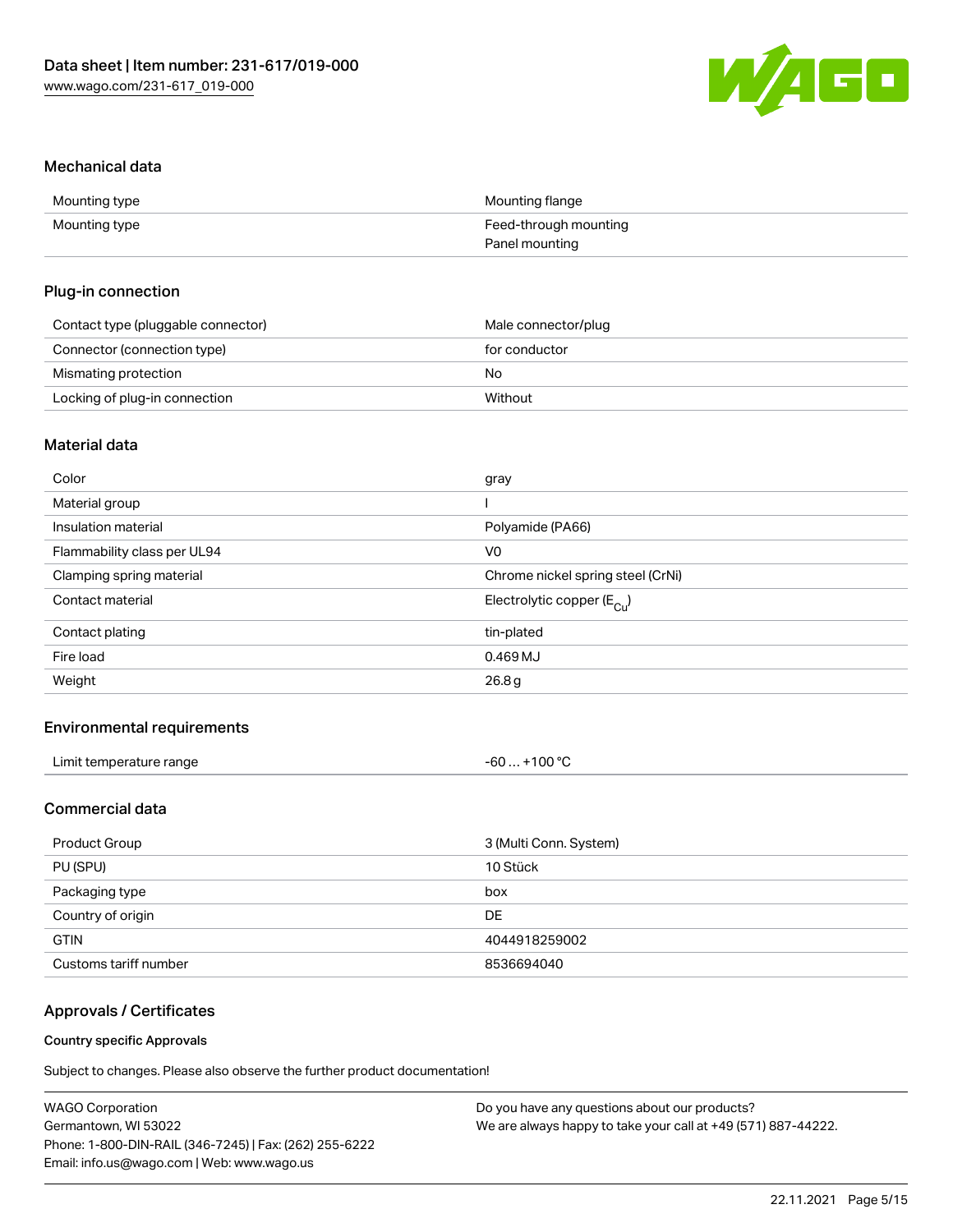

| Logo | Approval                               | <b>Additional Approval Text</b> | Certificate<br>name |
|------|----------------------------------------|---------------------------------|---------------------|
|      | CВ<br>DEKRA Certification B.V.         | IEC 61984                       | NL-39756            |
| F    | <b>CSA</b><br>DEKRA Certification B.V. | C <sub>22.2</sub>               | 1466354             |

#### Ship Approvals

| Approval                                  | <b>Additional Approval Text</b>        | name                               |
|-------------------------------------------|----------------------------------------|------------------------------------|
| <b>ABS</b><br>American Bureau of Shipping | $\overline{\phantom{0}}$               | $19 -$<br>HG1869876-<br><b>PDA</b> |
| <b>BV</b><br>Bureau Veritas S.A.          | <b>IEC 60998</b>                       | 11915/D0<br><b>BV</b>              |
| <b>DNV GL</b>                             | $\overline{\phantom{0}}$               | TAE000016Z                         |
|                                           | Det Norske Veritas, Germanischer Lloyd |                                    |

#### UL-Approvals

|                |                                |                                 | Certificate |
|----------------|--------------------------------|---------------------------------|-------------|
| Logo           | Approval                       | <b>Additional Approval Text</b> | name        |
|                | UL                             | <b>UL 1977</b>                  | E45171      |
| $\blacksquare$ | Underwriters Laboratories Inc. |                                 |             |

## Counterpart

|         | Item no.231-117/026-000<br>Female plug; 17-pole; 12 AWG max; pin spacing 5 mm; 1 conductor per pole; gray | www.wago.com/231-117/026-000 |
|---------|-----------------------------------------------------------------------------------------------------------|------------------------------|
|         | Item no.232-147<br>THT female header; straight; Pin spacing 5 mm; 17-pole; 0.6 x 1.0 mm solder pin; gray  | www.wago.com/232-147         |
| $= 1.1$ | Item no.232-247<br>THT female header; angled; Pin spacing 5 mm; 17-pole; 0.6 x 1.0 mm solder pin; gray    | www.wago.com/232-247         |

.<br>Subject to changes. Please also observe the further product documentation!

| <b>WAGO Corporation</b>                                | Do you have any questions about our products?                 |
|--------------------------------------------------------|---------------------------------------------------------------|
| Germantown, WI 53022                                   | We are always happy to take your call at +49 (571) 887-44222. |
| Phone: 1-800-DIN-RAIL (346-7245)   Fax: (262) 255-6222 |                                                               |
| Email: info.us@wago.com   Web: www.wago.us             |                                                               |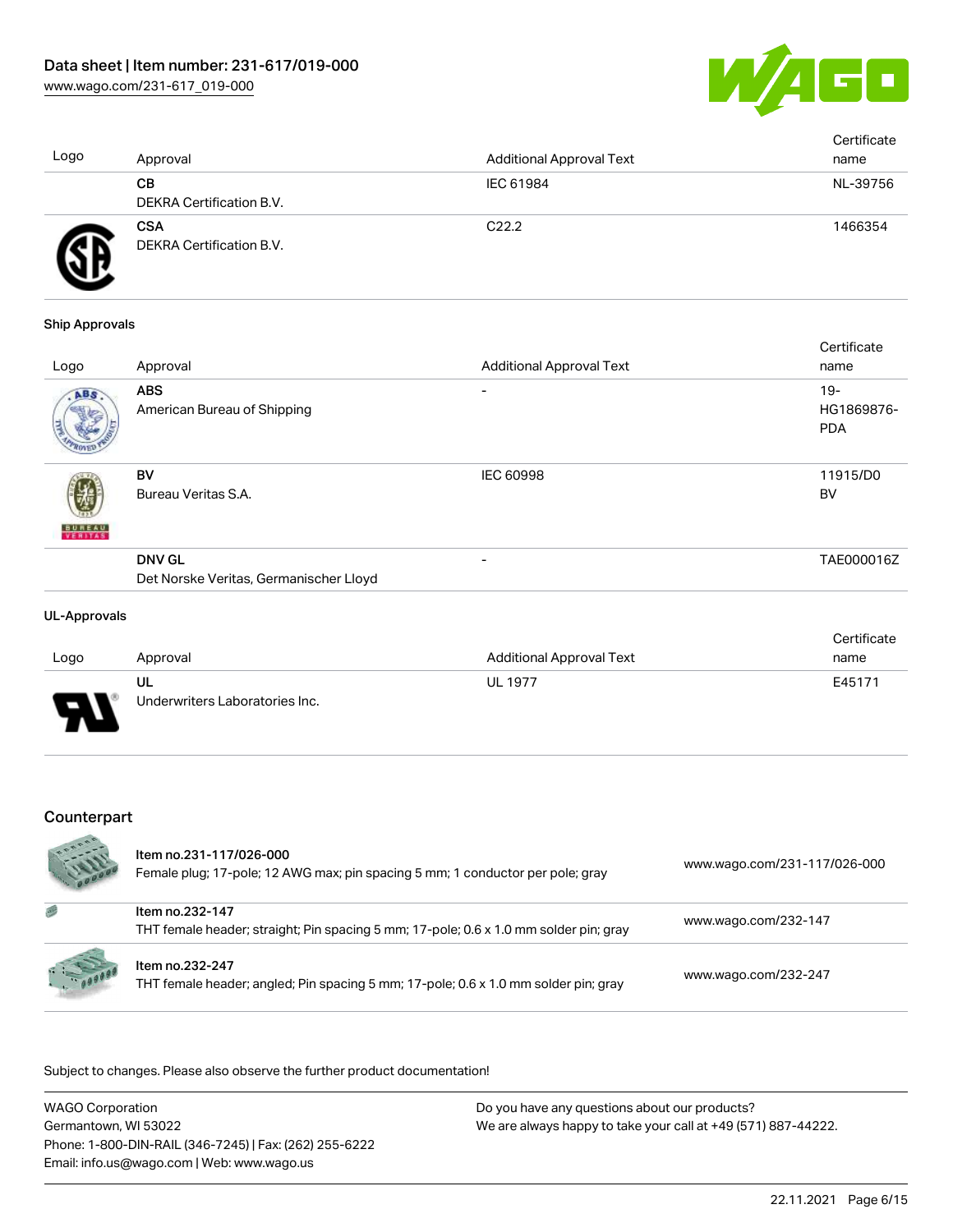#### Optional accessories

#### Insulations stops

Insulation stop



#### Item no.: 231-672 Insulation stop; 0.75 - 1 mm²; dark gray [www.wago.com/231-672](http://www.wago.com/231-672)

| It |
|----|
| In |
|    |

em no.: 231-670 Insulation stop; 0.08-0.2 mm² / 0.2 mm² "s"; white [www.wago.com/231-670](http://www.wago.com/231-670)



#### Item no.: 231-671 Item ito... 231-071<br>Insulation stop; 0.25 - 0.5 mm²; light gray [www.wago.com/231-671](http://www.wago.com/231-671)

**Jumpers** 

| Jumper          |                                                                           |                      |
|-----------------|---------------------------------------------------------------------------|----------------------|
|                 | Item no.: 231-905<br>Jumper; for conductor entry; 5-way; insulated; gray  | www.wago.com/231-905 |
|                 | Item no.: 231-903<br>Jumper; for conductor entry; 3-way; insulated; gray  | www.wago.com/231-903 |
|                 | Item no.: 231-907<br>Jumper; for conductor entry; 7-way; insulated; gray  | www.wago.com/231-907 |
|                 | Item no.: 231-910<br>Jumper; for conductor entry; 10-way; insulated; gray | www.wago.com/231-910 |
|                 | Item no.: 231-902<br>Jumper; for conductor entry; 2-way; insulated; gray  | www.wago.com/231-902 |
| <b>Ferrules</b> |                                                                           |                      |

| Ferrule |                                                                                                                         |                      |
|---------|-------------------------------------------------------------------------------------------------------------------------|----------------------|
|         | Item no.: 216-101<br>Ferrule; Sleeve for 0.5 mm <sup>2</sup> / AWG 22; uninsulated; electro-tin plated; silver-colored  | www.wago.com/216-101 |
|         | Item no.: 216-104<br>Ferrule; Sleeve for 1.5 mm <sup>2</sup> / AWG 16; uninsulated; electro-tin plated; silver-colored  | www.wago.com/216-104 |
|         | Item no.: 216-106<br>Ferrule; Sleeve for 2.5 mm <sup>2</sup> / AWG 14; uninsulated; electro-tin plated; silver-colored  | www.wago.com/216-106 |
|         | Item no.: 216-102<br>Ferrule; Sleeve for 0.75 mm <sup>2</sup> / AWG 20; uninsulated; electro-tin plated; silver-colored | www.wago.com/216-102 |
|         | Item no.: 216-103<br>Ferrule; Sleeve for 1 mm <sup>2</sup> / AWG 18; uninsulated; electro-tin plated                    | www.wago.com/216-103 |

Subject to changes. Please also observe the further product documentation!

WAGO Corporation Germantown, WI 53022 Phone: 1-800-DIN-RAIL (346-7245) | Fax: (262) 255-6222 Email: info.us@wago.com | Web: www.wago.us

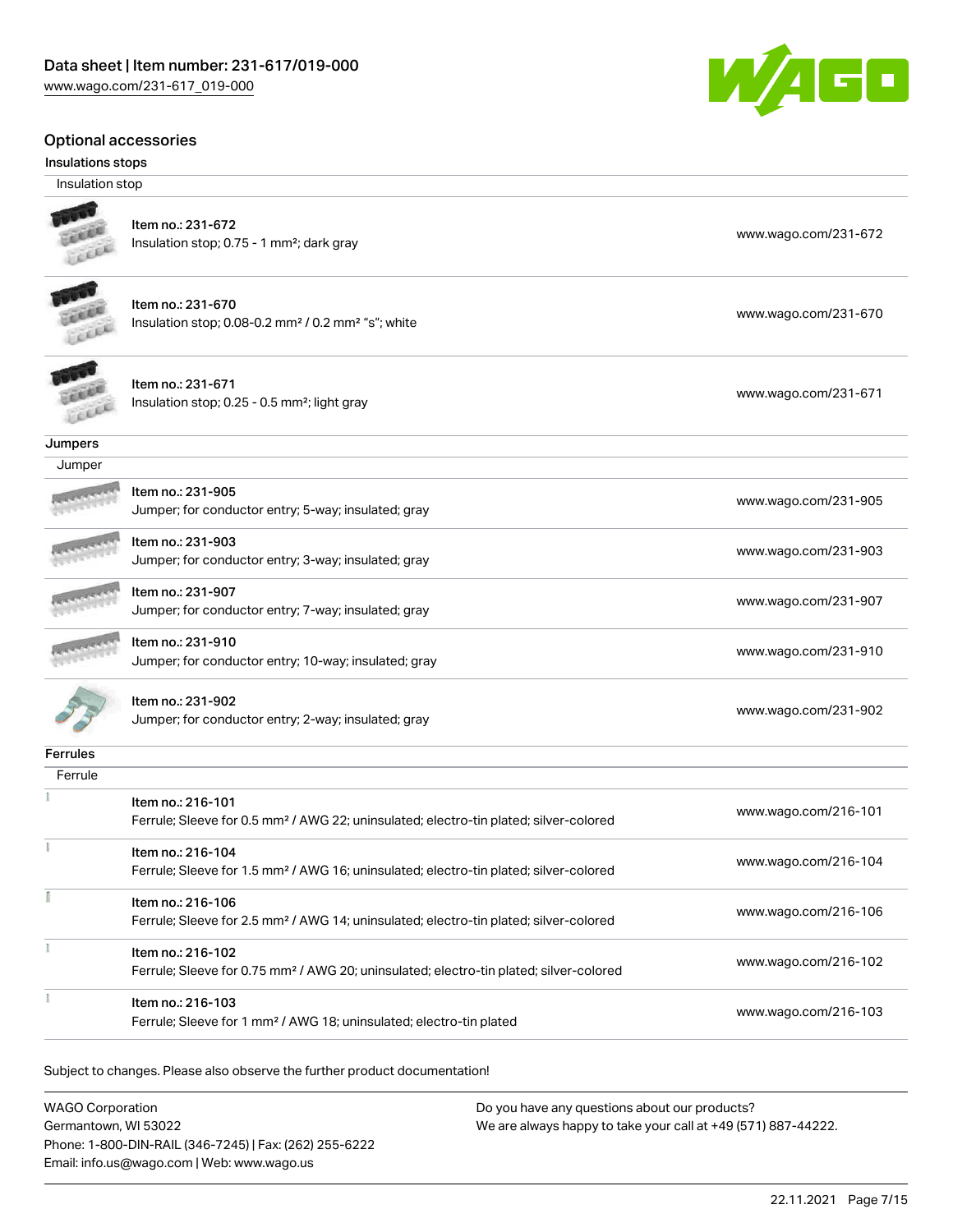## Data sheet | Item number: 231-617/019-000

Phone: 1-800-DIN-RAIL (346-7245) | Fax: (262) 255-6222

Email: info.us@wago.com | Web: www.wago.us

[www.wago.com/231-617\\_019-000](http://www.wago.com/231-617_019-000)



|   | Item no.: 216-123<br>Ferrule; Sleeve for 1 mm <sup>2</sup> / AWG 18; uninsulated; electro-tin plated; silver-colored                                                                              |                                                                                                                | www.wago.com/216-123 |
|---|---------------------------------------------------------------------------------------------------------------------------------------------------------------------------------------------------|----------------------------------------------------------------------------------------------------------------|----------------------|
| ı | Item no.: 216-122<br>Ferrule; Sleeve for 0.75 mm <sup>2</sup> / AWG 20; uninsulated; electro-tin plated; silver-colored                                                                           |                                                                                                                | www.wago.com/216-122 |
|   | Item no.: 216-124<br>Ferrule; Sleeve for 1.5 mm <sup>2</sup> / AWG 16; uninsulated; electro-tin plated                                                                                            |                                                                                                                | www.wago.com/216-124 |
|   | Item no.: 216-142<br>Ferrule; Sleeve for 0.75 mm <sup>2</sup> / 18 AWG; uninsulated; electro-tin plated; electrolytic copper; gastight<br>crimped; acc. to DIN 46228, Part 1/08.92                |                                                                                                                | www.wago.com/216-142 |
|   | Item no.: 216-132<br>Ferrule; Sleeve for 0.34 mm <sup>2</sup> / AWG 24; uninsulated; electro-tin plated                                                                                           |                                                                                                                | www.wago.com/216-132 |
|   | Item no.: 216-121<br>Ferrule; Sleeve for 0.5 mm <sup>2</sup> / AWG 22; uninsulated; electro-tin plated; silver-colored                                                                            |                                                                                                                | www.wago.com/216-121 |
|   | Item no.: 216-143<br>Ferrule; Sleeve for 1 mm <sup>2</sup> / AWG 18; uninsulated; electro-tin plated; electrolytic copper; gastight<br>crimped; acc. to DIN 46228, Part 1/08.92                   |                                                                                                                | www.wago.com/216-143 |
|   | Item no.: 216-131<br>Ferrule; Sleeve for 0.25 mm <sup>2</sup> / AWG 24; uninsulated; electro-tin plated; silver-colored                                                                           |                                                                                                                | www.wago.com/216-131 |
|   | Item no.: 216-141<br>Ferrule; Sleeve for 0.5 mm <sup>2</sup> / 20 AWG; uninsulated; electro-tin plated; electrolytic copper; gastight<br>crimped; acc. to DIN 46228, Part 1/08.92                 |                                                                                                                | www.wago.com/216-141 |
|   | Item no.: 216-152<br>Ferrule; Sleeve for 0.34 mm <sup>2</sup> / AWG 24; uninsulated; electro-tin plated                                                                                           |                                                                                                                | www.wago.com/216-152 |
|   | Item no.: 216-203<br>Ferrule; Sleeve for 1 mm <sup>2</sup> / AWG 18; insulated; electro-tin plated; red                                                                                           |                                                                                                                | www.wago.com/216-203 |
|   | Item no.: 216-202<br>Ferrule; Sleeve for 0.75 mm <sup>2</sup> / 18 AWG; insulated; electro-tin plated; gray                                                                                       |                                                                                                                | www.wago.com/216-202 |
|   | Item no.: 216-151<br>Ferrule; Sleeve for 0.25 mm <sup>2</sup> / AWG 24; uninsulated; electro-tin plated                                                                                           |                                                                                                                | www.wago.com/216-151 |
|   | Item no.: 216-204<br>Ferrule; Sleeve for 1.5 mm <sup>2</sup> / AWG 16; insulated; electro-tin plated; black                                                                                       |                                                                                                                | www.wago.com/216-204 |
|   | Item no.: 216-144<br>Ferrule; Sleeve for 1.5 mm <sup>2</sup> / AWG 16; uninsulated; electro-tin plated; electrolytic copper; gastight<br>crimped; acc. to DIN 46228, Part 1/08.92; silver-colored |                                                                                                                | www.wago.com/216-144 |
|   | Item no.: 216-201<br>Ferrule; Sleeve for 0.5 mm <sup>2</sup> / 20 AWG; insulated; electro-tin plated; white                                                                                       |                                                                                                                | www.wago.com/216-201 |
|   | Item no.: 216-223<br>Ferrule; Sleeve for 1 mm <sup>2</sup> / AWG 18; insulated; electro-tin plated; red                                                                                           |                                                                                                                | www.wago.com/216-223 |
|   | Item no.: 216-241<br>Ferrule; Sleeve for 0.5 mm <sup>2</sup> / 20 AWG; insulated; electro-tin plated; electrolytic copper; gastight                                                               |                                                                                                                | www.wago.com/216-241 |
|   | Subject to changes. Please also observe the further product documentation!                                                                                                                        |                                                                                                                |                      |
|   | <b>WAGO Corporation</b><br>Germantown, WI 53022                                                                                                                                                   | Do you have any questions about our products?<br>We are always happy to take your call at +49 (571) 887-44222. |                      |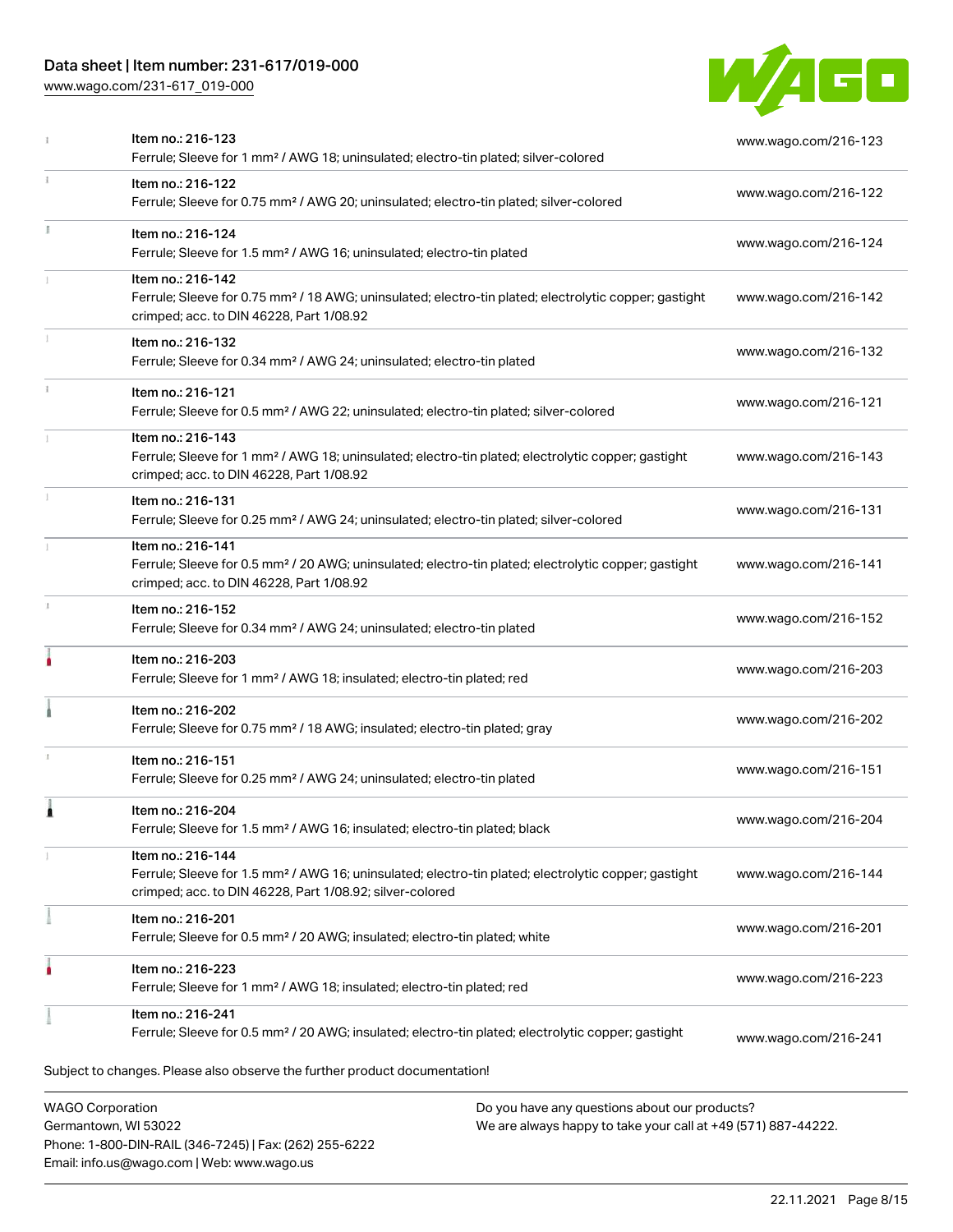## Data sheet | Item number: 231-617/019-000

[www.wago.com/231-617\\_019-000](http://www.wago.com/231-617_019-000)



crimped; acc. to DIN 46228, Part 4/09.90; white

|                     | Item no.: 216-242<br>Ferrule; Sleeve for 0.75 mm <sup>2</sup> / 18 AWG; insulated; electro-tin plated; electrolytic copper; gastight                                                                    | www.wago.com/216-242 |
|---------------------|---------------------------------------------------------------------------------------------------------------------------------------------------------------------------------------------------------|----------------------|
|                     | crimped; acc. to DIN 46228, Part 4/09.90; gray                                                                                                                                                          |                      |
|                     | Item no.: 216-222<br>Ferrule; Sleeve for 0.75 mm <sup>2</sup> / 18 AWG; insulated; electro-tin plated; gray                                                                                             | www.wago.com/216-222 |
|                     | Item no.: 216-221<br>Ferrule; Sleeve for 0.5 mm <sup>2</sup> / 20 AWG; insulated; electro-tin plated; white                                                                                             | www.wago.com/216-221 |
| ٨                   | Item no.: 216-224<br>Ferrule; Sleeve for 1.5 mm <sup>2</sup> / AWG 16; insulated; electro-tin plated; black                                                                                             | www.wago.com/216-224 |
|                     | Item no.: 216-243<br>Ferrule; Sleeve for 1 mm <sup>2</sup> / AWG 18; insulated; electro-tin plated; electrolytic copper; gastight crimped; www.wago.com/216-243<br>acc. to DIN 46228, Part 4/09.90; red |                      |
| Â                   | Item no.: 216-244<br>Ferrule; Sleeve for 1.5 mm <sup>2</sup> / AWG 16; insulated; electro-tin plated; electrolytic copper; gastight<br>crimped; acc. to DIN 46228, Part 4/09.90; black                  | www.wago.com/216-244 |
|                     | Item no.: 216-263<br>Ferrule; Sleeve for 1 mm <sup>2</sup> / AWG 18; insulated; electro-tin plated; electrolytic copper; gastight crimped; www.wago.com/216-263<br>acc. to DIN 46228, Part 4/09.90; red |                      |
| 1                   | Item no.: 216-264<br>Ferrule; Sleeve for 1.5 mm <sup>2</sup> / AWG 16; insulated; electro-tin plated; electrolytic copper; gastight<br>crimped; acc. to DIN 46228, Part 4/09.90; black                  | www.wago.com/216-264 |
| £                   | Item no.: 216-284<br>Ferrule; Sleeve for 1.5 mm <sup>2</sup> / AWG 16; insulated; electro-tin plated; electrolytic copper; gastight<br>crimped; acc. to DIN 46228, Part 4/09.90; black                  | www.wago.com/216-284 |
|                     | Item no.: 216-262<br>Ferrule; Sleeve for 0.75 mm <sup>2</sup> / 18 AWG; insulated; electro-tin plated; electrolytic copper; gastight<br>crimped; acc. to DIN 46228, Part 4/09.90; gray                  | www.wago.com/216-262 |
|                     | Item no.: 216-301<br>Ferrule; Sleeve for 0.25 mm <sup>2</sup> / AWG 24; insulated; electro-tin plated; yellow                                                                                           | www.wago.com/216-301 |
|                     | Item no.: 216-321<br>Ferrule; Sleeve for 0.25 mm <sup>2</sup> / AWG 24; insulated; electro-tin plated; yellow                                                                                           | www.wago.com/216-321 |
| ì.                  | Item no.: 216-322<br>Ferrule; Sleeve for 0.34 mm <sup>2</sup> / 22 AWG; insulated; electro-tin plated; green                                                                                            | www.wago.com/216-322 |
| ۸                   | Item no.: 216-302<br>Ferrule; Sleeve for 0.34 mm <sup>2</sup> / 22 AWG; insulated; electro-tin plated; light turquoise                                                                                  | www.wago.com/216-302 |
| Cover               |                                                                                                                                                                                                         |                      |
| Cover               |                                                                                                                                                                                                         |                      |
|                     | Item no.: 231-668<br>Lockout caps; for covering unused clamping units; gray                                                                                                                             | www.wago.com/231-668 |
| Marking accessories |                                                                                                                                                                                                         |                      |
| Marking strip       |                                                                                                                                                                                                         |                      |
|                     |                                                                                                                                                                                                         |                      |

Subject to changes. Please also observe the further product documentation!

| WAGO Corporation                                       | Do you have any questions about our products?                 |  |
|--------------------------------------------------------|---------------------------------------------------------------|--|
| Germantown, WI 53022                                   | We are always happy to take your call at +49 (571) 887-44222. |  |
| Phone: 1-800-DIN-RAIL (346-7245)   Fax: (262) 255-6222 |                                                               |  |
| Email: info.us@wago.com   Web: www.wago.us             |                                                               |  |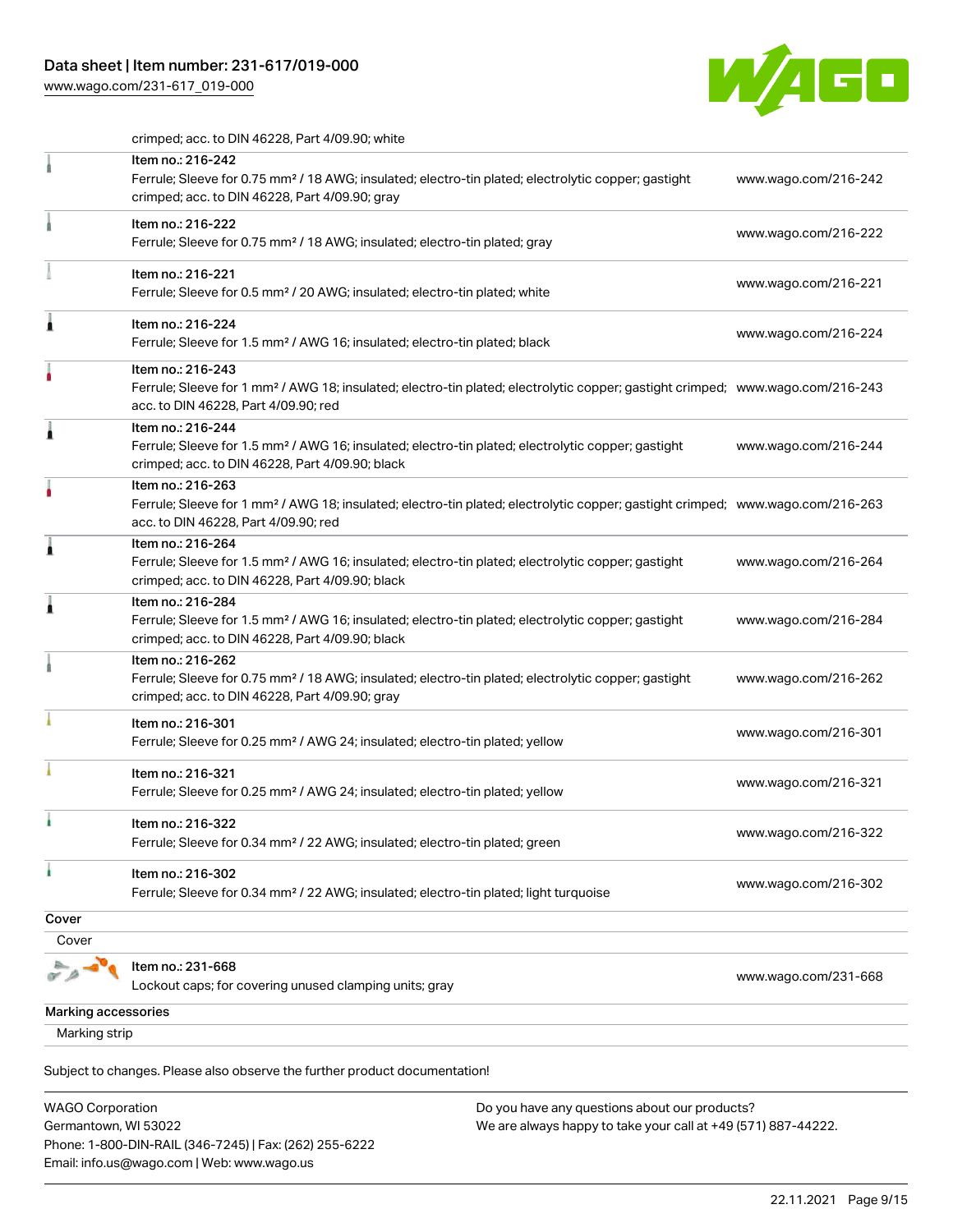[www.wago.com/231-617\\_019-000](http://www.wago.com/231-617_019-000)



|                | Item no.: 210-331/500-103<br>Marking strips; as a DIN A4 sheet; MARKED; 1-12 (300x); Height of marker strip: 2.3 mm/0.091 in; Strip<br>length 182 mm; Horizontal marking; Self-adhesive; white  | www.wago.com/210-331<br>/500-103 |
|----------------|-------------------------------------------------------------------------------------------------------------------------------------------------------------------------------------------------|----------------------------------|
|                | Item no.: 210-331/500-104<br>Marking strips; as a DIN A4 sheet; MARKED; 13-24 (300x); Height of marker strip: 2.3 mm/0.091 in; Strip<br>length 182 mm; Horizontal marking; Self-adhesive; white | www.wago.com/210-331<br>/500-104 |
|                | Item no.: 210-332/500-202<br>Marking strips; as a DIN A4 sheet; MARKED; 1-16 (160x); Height of marker strip: 3 mm; Strip length 182<br>mm; Horizontal marking; Self-adhesive; white             | www.wago.com/210-332<br>/500-202 |
|                | Item no.: 210-332/500-206<br>Marking strips; as a DIN A4 sheet; MARKED; 33-48 (160x); Height of marker strip: 3 mm; Strip length<br>182 mm; Horizontal marking; Self-adhesive; white            | www.wago.com/210-332<br>/500-206 |
|                | Item no.: 210-332/500-205<br>Marking strips; as a DIN A4 sheet; MARKED; 1-32 (80x); Height of marker strip: 3 mm; Strip length 182<br>mm; Horizontal marking; Self-adhesive; white              | www.wago.com/210-332<br>/500-205 |
|                | Item no.: 210-332/500-204<br>Marking strips; as a DIN A4 sheet; MARKED; 17-32 (160x); Height of marker strip: 3 mm; Strip length<br>182 mm; Horizontal marking; Self-adhesive; white            | www.wago.com/210-332<br>/500-204 |
| <b>Tools</b>   |                                                                                                                                                                                                 |                                  |
| Operating tool |                                                                                                                                                                                                 |                                  |
|                | Item no.: 209-130<br>Operating tool; suitable for 264, 280 and 281 Series; 1-way; of insulating material; white                                                                                 | www.wago.com/209-130             |
|                | Item no.: 209-132<br>Operating tool; for connecting comb-style jumper bar; 2-way; of insulating material                                                                                        | www.wago.com/209-132             |
|                | Item no.: 231-159<br>Operating tool; natural                                                                                                                                                    | www.wago.com/231-159             |
|                | Item no.: 210-250<br>Operating tool; for MCS MINI & MIDI with CAGE CLAMP® connection; red                                                                                                       | www.wago.com/210-250             |
|                | Item no.: 231-231<br>Combination operating tool; red                                                                                                                                            | www.wago.com/231-231             |
|                | Item no.: 210-657<br>Operating tool; Blade: 3.5 x 0.5 mm; with a partially insulated shaft; short; multicoloured                                                                                | www.wago.com/210-657             |
|                | Item no.: 210-720<br>Operating tool; Blade: 3.5 x 0.5 mm; with a partially insulated shaft; multicoloured                                                                                       | www.wago.com/210-720             |
|                | Item no.: 231-131<br>Operating tool; made of insulating material; 1-way; loose; white                                                                                                           | www.wago.com/231-131             |

Subject to changes. Please also observe the further product documentation!

WAGO Corporation Germantown, WI 53022 Phone: 1-800-DIN-RAIL (346-7245) | Fax: (262) 255-6222 Email: info.us@wago.com | Web: www.wago.us Do you have any questions about our products? We are always happy to take your call at +49 (571) 887-44222.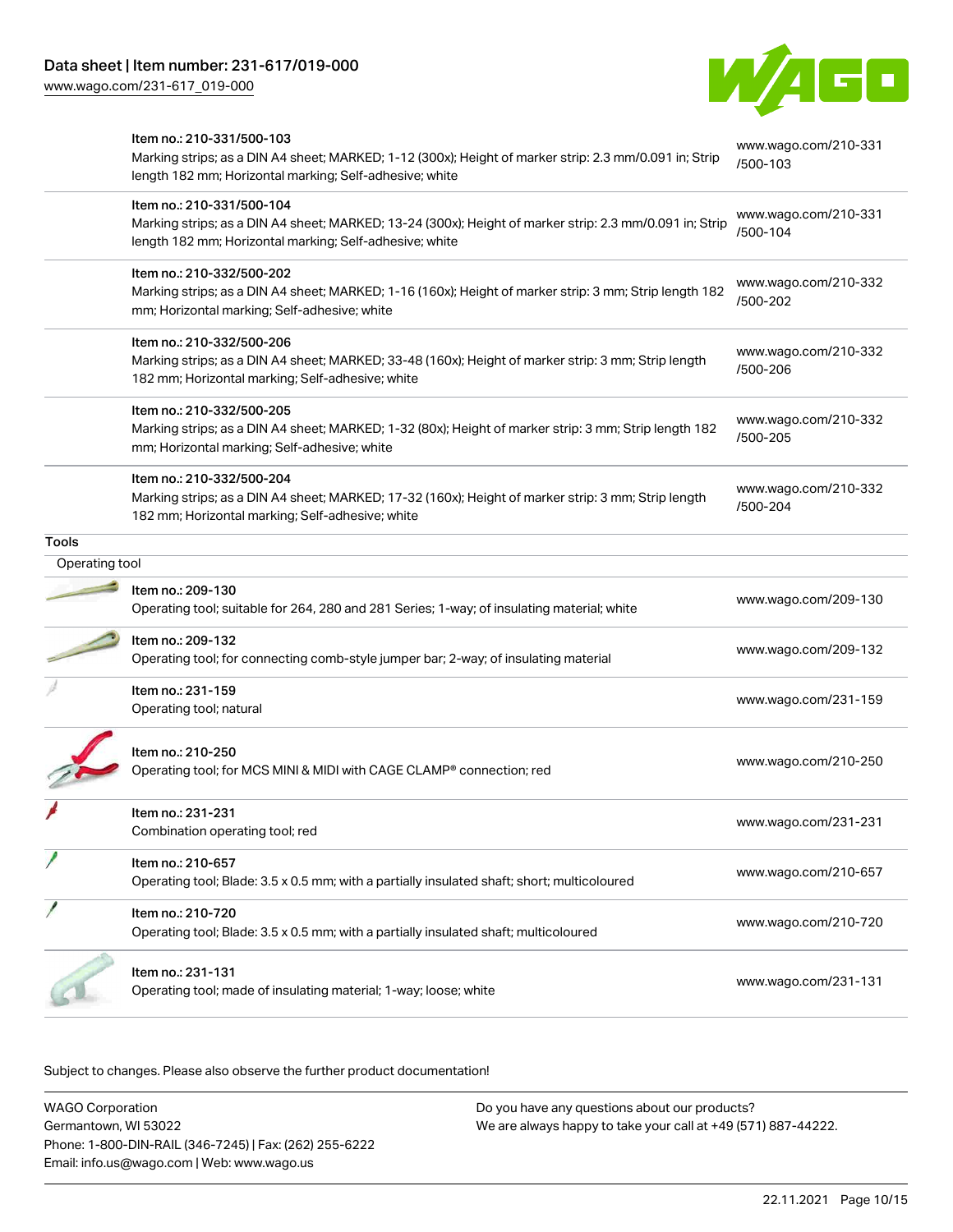## Data sheet | Item number: 231-617/019-000

[www.wago.com/231-617\\_019-000](http://www.wago.com/231-617_019-000)



| ltem no.: 231-291<br>Operating tool; made of insulating material; 1-way; loose; red | www.wago.com/231-291 |
|-------------------------------------------------------------------------------------|----------------------|
|                                                                                     |                      |



|                      | Item no.: 280-432<br>Operating tool; made of insulating material; 2-way; white | www.wago.com/280-432 |
|----------------------|--------------------------------------------------------------------------------|----------------------|
|                      | Item no.: 280-434<br>Operating tool; made of insulating material; 4-way        | www.wago.com/280-434 |
|                      | Item no.: 280-437<br>Operating tool; made of insulating material; 7-way        | www.wago.com/280-437 |
|                      | Item no.: 280-440<br>Operating tool; made of insulating material; 10-way       | www.wago.com/280-440 |
|                      | Item no.: 280-435<br>Operating tool; made of insulating material; 5-way; gray  | www.wago.com/280-435 |
|                      | Item no.: 280-436<br>Operating tool; made of insulating material; 6-way        | www.wago.com/280-436 |
|                      | Item no.: 280-438<br>Operating tool; made of insulating material; 8-way        | www.wago.com/280-438 |
|                      | Item no.: 280-433<br>Operating tool; made of insulating material; 3-way        | www.wago.com/280-433 |
| Mounting             |                                                                                |                      |
| Mounting accessories |                                                                                |                      |
|                      | Item no.: 209-147<br>Self-tapping screw                                        | www.wago.com/209-147 |
|                      | Item no.: 231-194<br>Self-tapping screw; B 2.2x13, fixing hole 1.8 mm Ø        | www.wago.com/231-194 |
|                      | Item no.: 231-195<br>Screw with nut; M2x12; for fixing element                 | www.wago.com/231-195 |
|                      | Item no.: 231-295<br>Screw with nut                                            | www.wago.com/231-295 |
| Coding               |                                                                                |                      |
| Coding               |                                                                                |                      |
|                      | Item no.: 231-129<br>Coding key; snap-on type; light gray                      | www.wago.com/231-129 |

Subject to changes. Please also observe the further product documentation!

WAGO Corporation Germantown, WI 53022 Phone: 1-800-DIN-RAIL (346-7245) | Fax: (262) 255-6222 Email: info.us@wago.com | Web: www.wago.us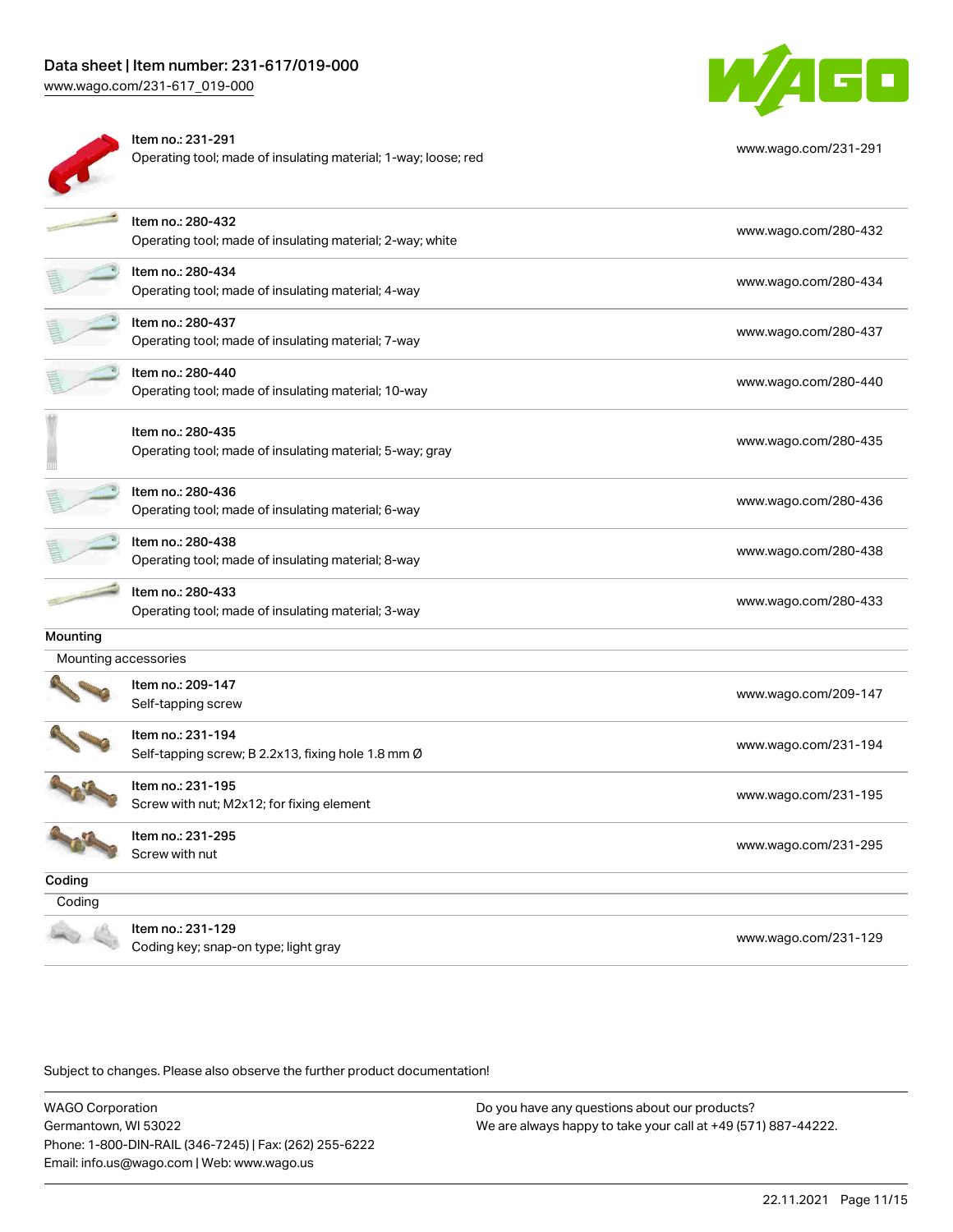

## Downloads Documentation

| <b>Additional Information</b>                                                                                                             |            |            |          |
|-------------------------------------------------------------------------------------------------------------------------------------------|------------|------------|----------|
| Technical explanations                                                                                                                    | 2019 Apr 3 |            | Download |
|                                                                                                                                           |            |            |          |
| <b>CAD files</b>                                                                                                                          |            |            |          |
| CAD data                                                                                                                                  |            |            |          |
| 2D/3D Models 231-617/019-000                                                                                                              |            | <b>URL</b> | Download |
| <b>CAE</b> data                                                                                                                           |            |            |          |
| EPLAN Data Portal 231-617/019-000                                                                                                         |            | URL        | Download |
| ZUKEN Portal 231-617/019-000                                                                                                              |            | URL        | Download |
| EPLAN Data Portal 231-617/019-000                                                                                                         |            | <b>URL</b> | Download |
| <b>Environmental Product Compliance</b>                                                                                                   |            |            |          |
| <b>Compliance Search</b>                                                                                                                  |            |            |          |
| Environmental Product Compliance 231-617/019-000                                                                                          |            | URL        | Download |
| 1-conductor male connector; CAGE CLAMP®; 2.5 mm <sup>2</sup> ; Pin spacing 5 mm; 17-pole;<br>clamping collar; 2,50 mm <sup>2</sup> ; gray |            |            |          |

## Installation Notes

Subject to changes. Please also observe the further product documentation!

WAGO Corporation Germantown, WI 53022 Phone: 1-800-DIN-RAIL (346-7245) | Fax: (262) 255-6222 Email: info.us@wago.com | Web: www.wago.us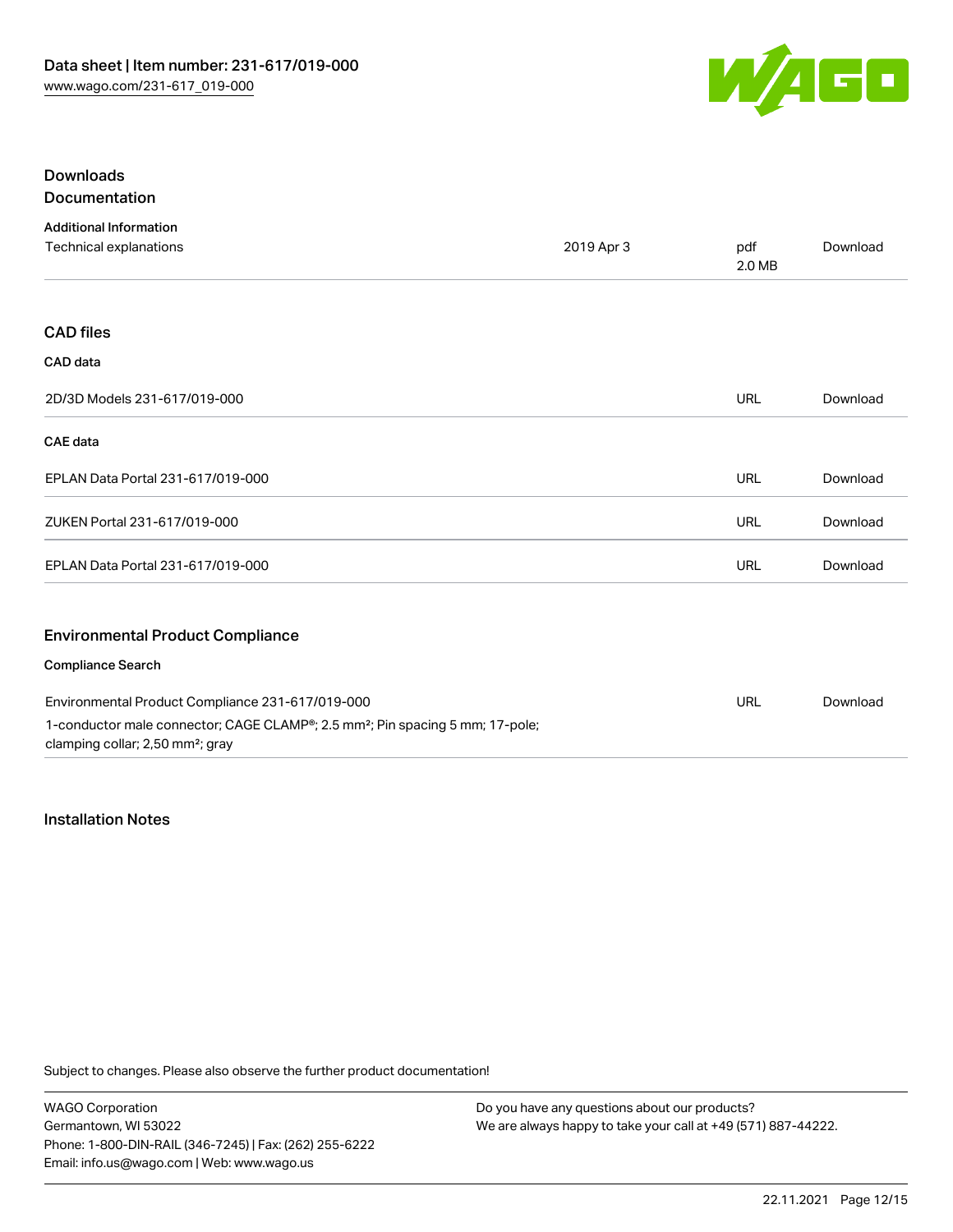



Inserting a conductor via 3.5 mm screwdriver – CAGE CLAMP® actuation parallel to conductor entry.



Inserting a conductor via 3.5 mm screwdriver – CAGE CLAMP® actuation perpendicular to conductor entry.



Inserting a conductor into CAGE CLAMP® unit via operating lever (231-291).



Inserting a conductor via operating tool.

#### Coding



Coding a male header – fitting coding key(s).

Subject to changes. Please also observe the further product documentation!

WAGO Corporation Germantown, WI 53022 Phone: 1-800-DIN-RAIL (346-7245) | Fax: (262) 255-6222 Email: info.us@wago.com | Web: www.wago.us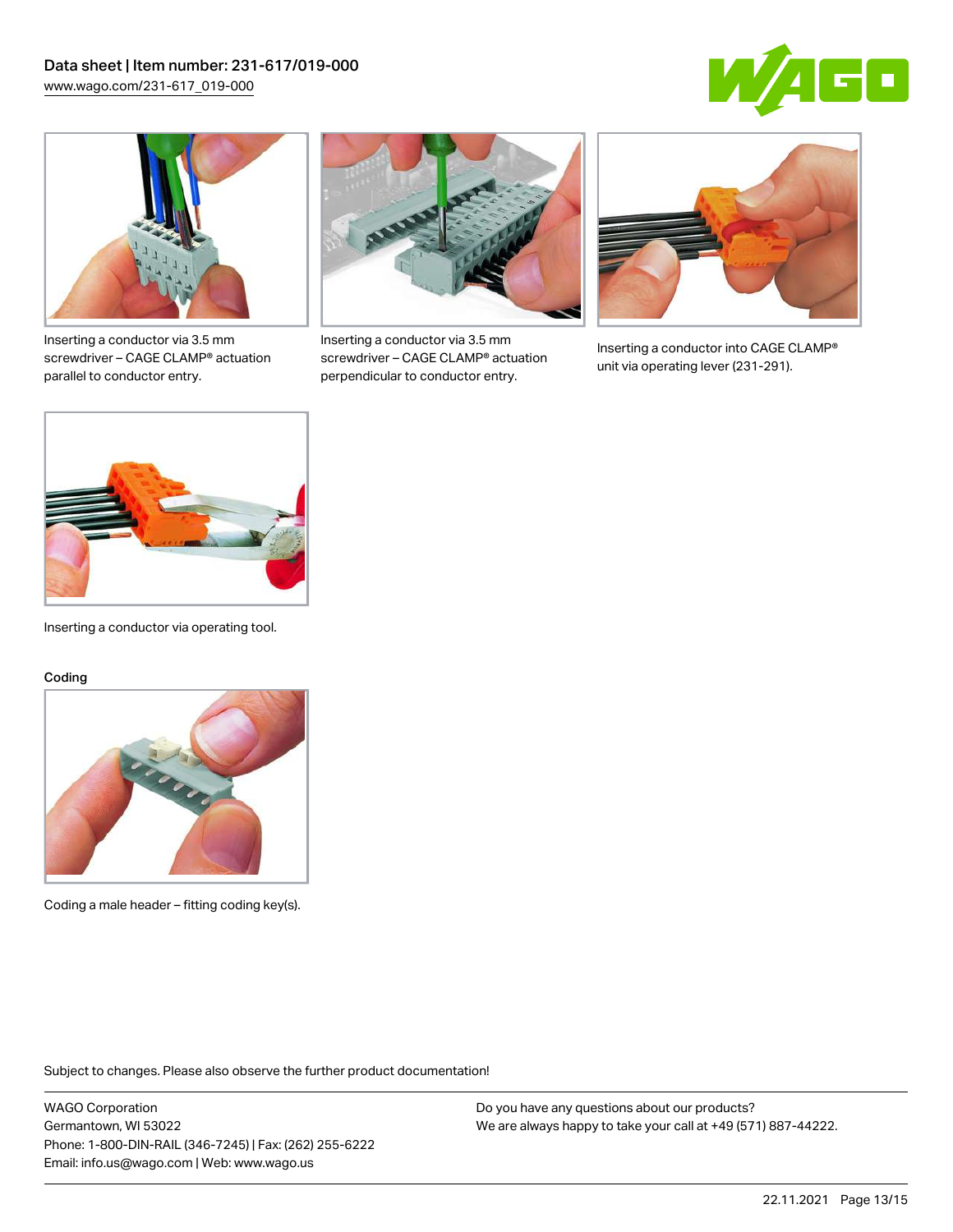



Testing – female connector with CAGE CLAMP®

Integrated test ports for testing perpendicular to conductor entry via 2 or 2.3 mm Ø test plug

Installation



Male connector with strain relief plate



Strain relief housing shown with a male connector equipped with CAGE CLAMP®

Marking

Subject to changes. Please also observe the further product documentation!

WAGO Corporation Germantown, WI 53022 Phone: 1-800-DIN-RAIL (346-7245) | Fax: (262) 255-6222 Email: info.us@wago.com | Web: www.wago.us